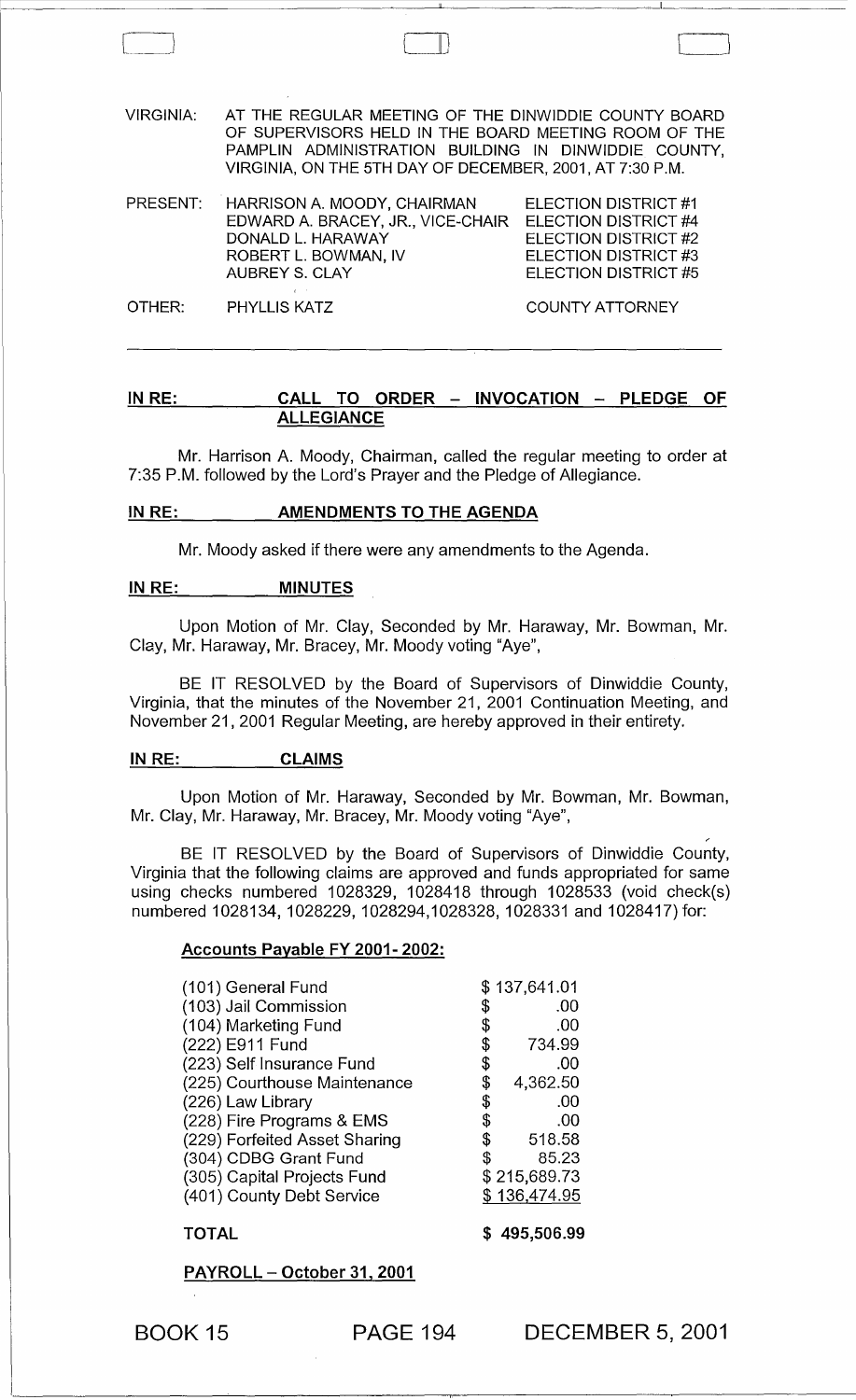| (101) General Fund    |  |
|-----------------------|--|
| (304) CDBG Grant Fund |  |

\$ 374,860.09 \$ 3,504.44

## TOTAL

### \$ 378,364.53

#### IN RE: SCHOOL COMPLETION PROJECT ACCOUNT - REQUISITION NUMBER 64 (IDA1998A-#29)

Mrs. Ralph stated the following invoices are included in Payment Request Number 64 (IDA1998A - #29):

Mrs. Ralph stated this invoice has been reviewed and approved by the Superintendent.

| JOHNSON CONTROLS | \$30,000.00 |
|------------------|-------------|
| JOHNSON CONTROLS | 22,892.00   |

TOTAL REQUISITION #64 \$52,892.00

The pay request presented to the Dinwiddie County Board of Supervisors on November 21, 2001 (Requisition #64 - IDA1998A -#29), for \$52,892.00 was placed on hold to address some concerns about the age and reason for replacement of the former Business wing HVAC system.

- The former "shop" areas of the high school were modified to accommodate the current Business wing (completed in 1988).
- A 30 ton HVAC system was installed as part of this modification project.
- Former Superintendent, Mrs. Troilen G. Seward requested and was granted approval from the Dinwiddie County Board of Supervisors to use prior C.I.P. funds to replace the 1988 HVAC system (June 20, 2001).
	- Reasons:
- 1) 1988 HVAC system was constantly "breaking down";<br>2) Parts no longer available for the 1988 HVAC system;
- Parts no longer available for the 1988 HVAC system;
- 3) 1988 HVAC system was inadequate for current climate control needs of the business computer labs.

Other considerations:

- 1) Installation of two 15-ton HVAC systems due to unavailability of a 30-ton system (Johnson Controls).
- 2) \$58,758 was requested and approved. Of this \$52,892.00 was requested with a \$5,876.00 retainage to insure appropriate installation and performance (during colder months).

Mr. Bracey asked when are we going to close on these projects. They just keep going on and on....

Mr. Haraway commented he was on the School Board back in 1988 when the HVAC system was installed in the Business wing. It is a shame that we have to spend all this money on a new HVAC system when that one never worked properly.

Upon Motion of Mr. Clay, Seconded by Mr. Bowman, Mr. Bowman, Mr. Clay, Mr. Haraway, Mr. Moody voting "Aye", Mr. Bracey voting "Nay",

BOOK 15 PAGE 195 DECEMBER 5, 2001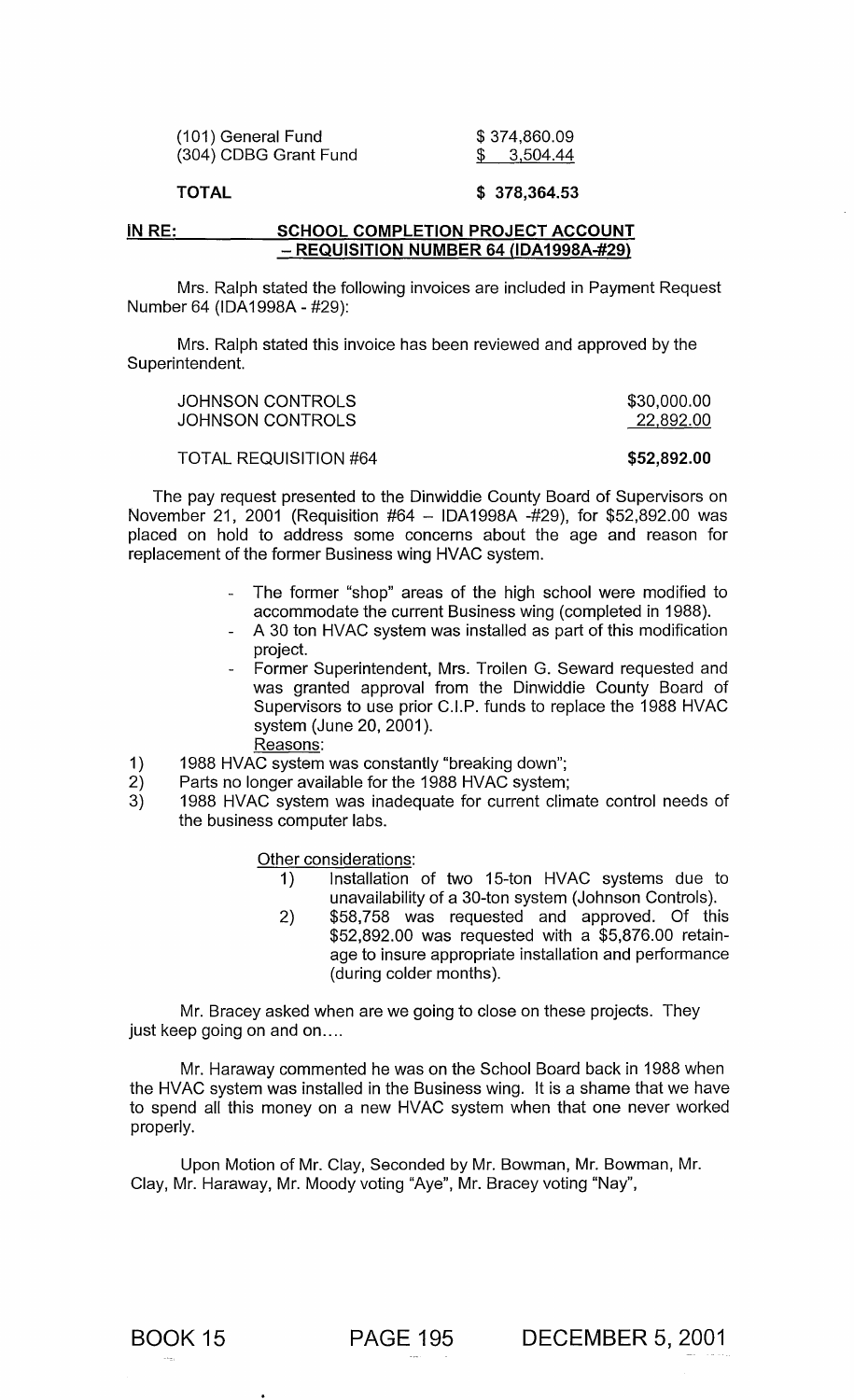BE IT RESOLVED by the Board of Supervisors of Dinwiddie County, Virginia that Requisition Number 64 (IDA 1998A - #29) in the amount of \$52,892.00 be approved and funds appropriated for CIP expenses from the School Completion Project Account.

#### IN RE: CITIZEN COMMENTS

1 \_\_ - II)

The following citizens signed up to comment.

- 1. Mr. Charles Lewis, Fire Chief, DVFD, came forward thanking the Board for the new 3,000 gallon tanker. This is something we have needed for a long time and it shows you are listening to us. The volunteers purchased a plaque with all of the Board members' names on it which will be placed on the truck to show our appreciation. Continuing he stated he would have the truck here for the Board to see at the December 19<sup>th</sup> meeting around 1:30 P.M.
- 2. Mrs. Ann Scarborough came forward addressing the following issues:
	- a. There was an article in the newspaper about a proposed ordinance which would require citizens of Chesterfield County who are convicted of an accident resulting in injuries to pay all the costs resulting from the incident. In her opinion this makes more sense than the revenue recovery being considered by the County. She commented that the volunteer rescue squads in Chesterfield will have the option of participating in their billing program.
	- b. She also questioned the Board about the summary she requested on the sessions they attended at the VACo Convention held at the Homestead. You aren't any different from the Department Heads under you and you require a summary from them.

#### IN RE: APPOINTMENTS

Ms. Alma Russell, Administrative Secretary/Clerk, stated that several appointments were needed by December 31,2001 and a list was provided in their packets. Mrs. Ralph stated the County Attorney had informed us that they can continue to serve until the Redistricting Plan is approved. She suggested that the Board may want to defer the appointments until the redistricting plan is approved. The Board concurred.

### IN RE: APPROVAL OF TENTATIVE 2002 - 2003 BUDGET CALENDAR

Mrs. Ralph stated she had included in the Board's packets a tentative 2002-03 Budget Calendar. She asked for the Board's authorization to adopt this calendar.

| DECEMBER 3         | BUDGET MATERIALS DISTRIBUTED TO AGENCIES AND DEPARTMENTS          |
|--------------------|-------------------------------------------------------------------|
| <b>JANUARY 3</b>   | AGENCIES/DEPARTMENTS SUBMIT BUDGET REQUESTS                       |
| WEEK OF JANUARY 7  | 2002 VALUE ESTIMATES SUBMITTED BY THE COMMISSIONER OF THE REVENUE |
| WEEK OF JANUARY 29 | PROPOSED BUDGET SUBMITTED TO THE BOARD OF SUPERVISORS             |
| MONTH OF FEBRUARY  | BOARD OF SUPERVISORS BUDGET WORK SESSIONS                         |
| MARCH 20           | <b>BUDGET PUBLIC HEARING</b>                                      |
| APRIL <sub>3</sub> | ADOPTION OF BUDGET                                                |

Upon Motion of Mr. Bracey, Seconded by Mr. Haraway, Mr. Clay, Mr. Haraway Mr. Bowman, Mr. Bracey, Mr. Moody voting "Aye",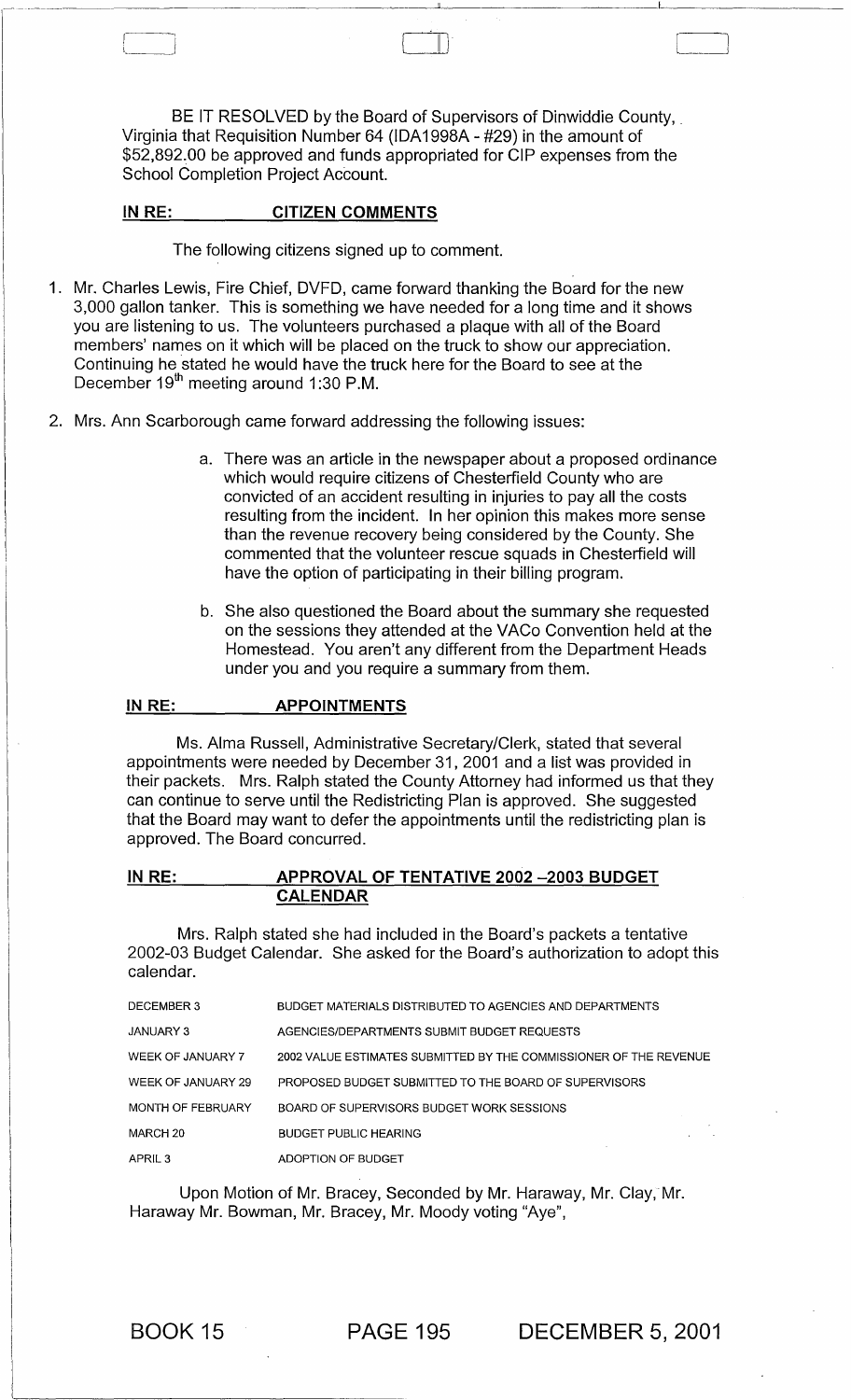BE IT RESOLVED by the Board of Supervisors of Dinwiddie County, Virginia that the above 2002-03 Budget Calendar is hereby adopted and approved.

## IN RE: PRESENTATION OF OPTIONS FOR NEW FIRE ENGINE FOR MCKENNEY

Mr. David Jolly, Public Safety Director, stated I would like to take this opportunity to provide the Board with some information that hopefully will explain the reasons and the process that we have been through to get to this stage with the proposal for a new Rescue Engine for McKenney VFD.

During my review of the system, back in 1999/00 we identified several areas of concern. The first concern, particularly to the Board, was that the aerial ladder at Namozine was being used to provide lighting, ventilation, salvage<sup>i</sup>, and overhaul<sup>ii</sup> throughout the entire County. This practice was in place because of two reasons. The first was because the current fleet of apparatus does not have the compartment space to allow for the equipment needed to perform the above functions. The second was that not all agencies are equipped to handle some of the above functions. Third was the decline in the number of personnel that are available to answer calls, particularly during the daytime hours. With that being identified, I wanted to develop a master plan that would address those concerns and at the same time prepare the County for the future. As I have indicated in the recent discussion, when you purchase fire apparatus it has a life expectancy of twenty-years. With this in mind, I asked Dick Singer of Singer Associates to assist me with a review of our fleet and prepare some recommendations.

In December 2000, Mr. Singer provided a report that demonstrated how we could provide or improve the delivery of services and reduce the cost of maintenance and repairs. This report was provided to you and he gave an overview of the information during the recent Board retreat in Wakefield. At that time, we indicated the need to purchase several pieces of apparatus, which could be done either as a package or over time, to address the concerns noted above.

He went over the following options for the new fire engine:

OPTIONS FOR NEW FIRE ENGINE FOR MCKENNEY

## OPTION 1

Provide Rescue Engine that would be able to perform most of the functions necessary for that area of the County. This would eliminate the need to run the aerial ladder from Namozine as much as we currently do.

# COST \$428,000.00

This option is the recommendation of staff and the Fire Rescue Association. It is our opinion that this will serve the County best over the life cycle of the unit.

#### OPTION 2

Design a Structural Engine that would be similar to units purchased in 1994 for Namozine and Dinwiddie Fire Departments. This unit would allow for the suppression of fires and limited vehicle extrication. This option would not allow for the delivery of vehicle extrication, lighting, ventilation, salvage or overhaul to the extent that the Rescue Engine would. We would need to continue to respond the aerial ladder on all fire structural fires and other times that the above services were needed.

COST \$302,000.00

BOOK 15 PAGE 196 DECEMBER 5, 2001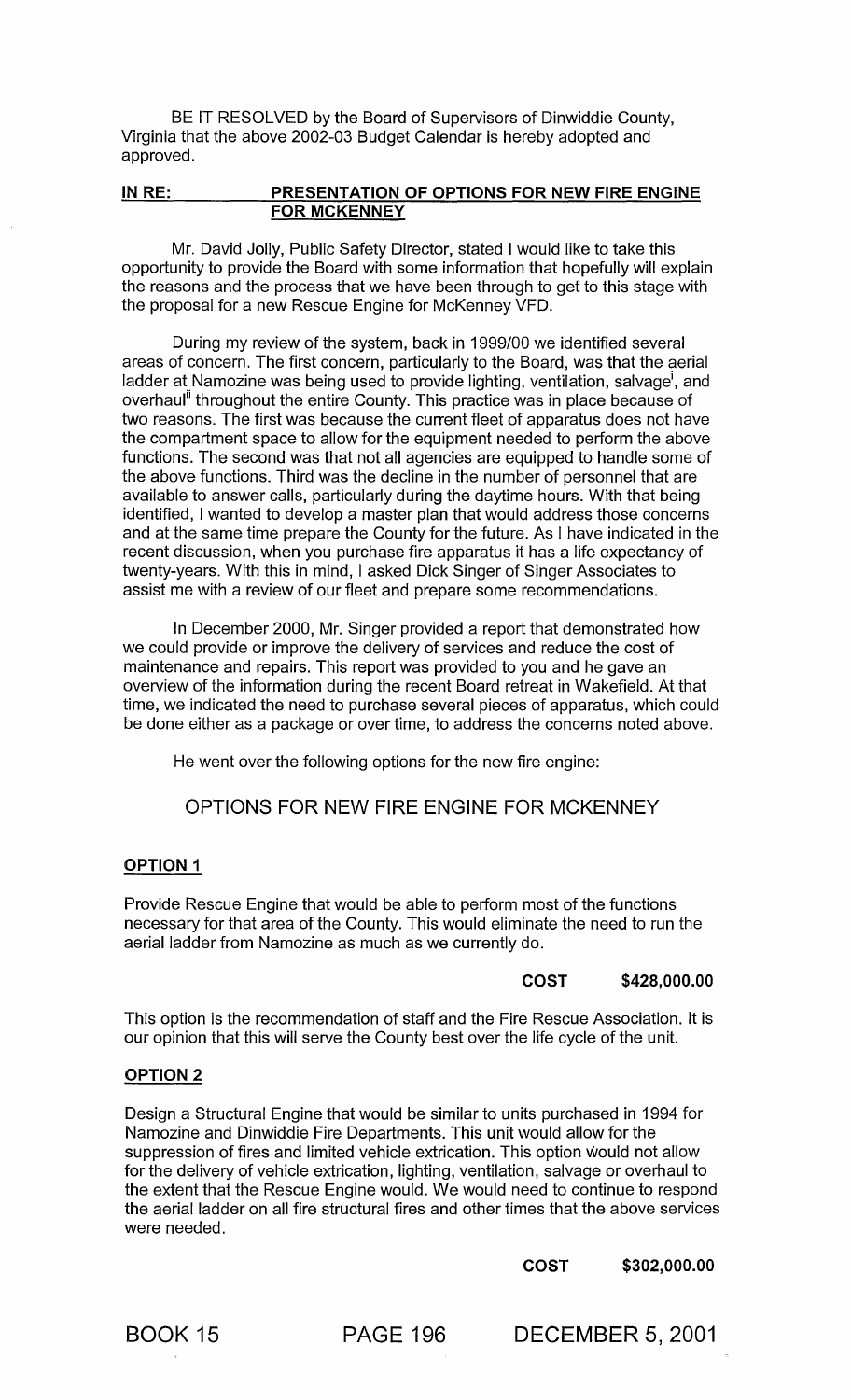## OPTION 3

Purchase a demonstrator Engine from a manufacturer that would address some of the needs of the department. This option would provide a unit that has been driven 5 to 15,000 miles and is designed not necessarily to meet the needs of the County.

#### COST \$285,000.00

~--~----.-\_\_ ~\_~\_I\_~\_~ \_\_ -----

 $\Box$ 

#### OPTION 4

Accept the bid that was received and negotiate down to the Structural Engine specifications as would be specified in option 2. This option would have to be reviewed by legal counsel to ensure compliance with the procurement laws.

#### COST \$302,000.00

Mr. Jolly presented comparative pictures of the Rescue Engine and the Structural Engine to the Board. He described the major differences in the two vehicles.

Mr. Bowman had questions about the equipment on the rescue engine and if the rescue engine was included in the CIP. He was also concerned about the ladder truck that was in the CIP for Namozine. Mr. Jolly responded that the rescue engine was included in the CIP and would have to be equipped. He commented that the ladder truck for NVFD has not been taken out of the CIP. However, the replacement of the 1972 Aerial Ladder truck has been removed because Namozine now has a 1990 model. The CIP committee will need to reevaluate where the replacement should go.

Mr. Haraway stated his concern was the bid specifications. These specs were written with all of the features that the department wanted. However, only one company could supply some of these features. For example, automatic fold down steps. Also, brand names were specified, a Douglas battery, a Ramco mirror, and Goodyear tires. The County needs to be sure when we write specifications that they are open enough to allow all vendors an opportunity to bid.

Mrs. Ralph asked how the specifications were put together for the Rescue Engine. Mr. Jolly replied the Volunteers and the Fire and Rescue Association came together and worked on them.

Mr. Bracey questioned how much the engine would cost if some of the brand specific specifications were deleted and the county went out for re-bids. Mr. Jolly stated it would probably end up costing the County \$21,000 more than the bid we received mainly due to factory increases.

Mr. Moody stated he understands Mr. Haraway's concerns, but he felt it would be to the County's benefit to move on with this bid.

Mr. Clay commented he hated to spend that much money but would vote for it.

Mr. Bowman requested a component list for the rescue engine from Mr. Jolly. He wanted to discuss them with some of the smaller companies.

Upon Motion of Mr. Bracey, Seconded by Mr. Clay, Mr. Clay, Mr. Bracey, Mr. Moody voting "Aye", Mr. Bowman, Mr. Haraway voting "Nay",

BE IT RESOLVED that the Board of Supervisors of Dinwiddie County, Virginia authorizes Administrative Staff to negotiate a contract with Singer and Associates for the purchase of a new rescue engine; with the following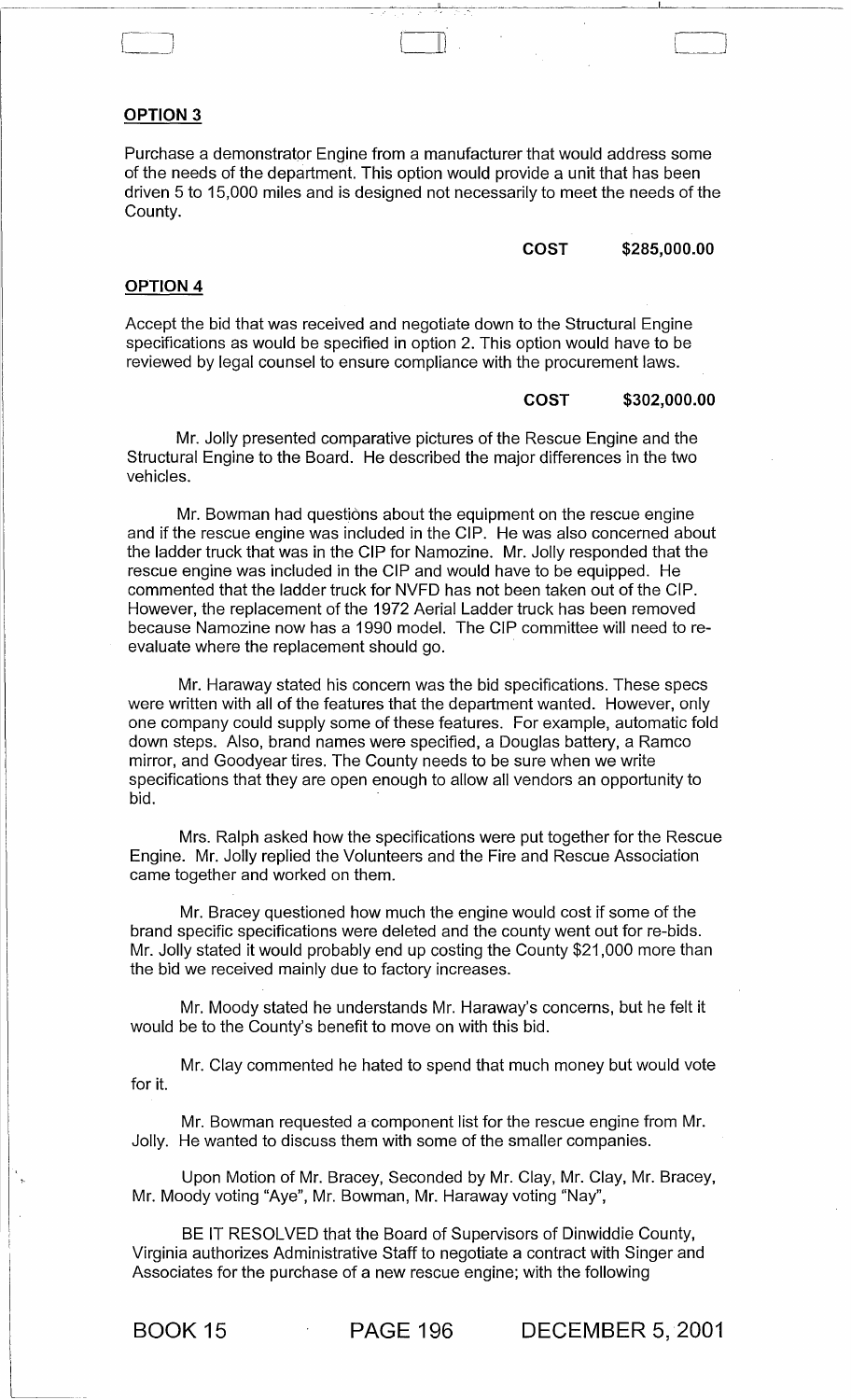conditions:

- 1. that the unit is to be titled to the County; and
- 2. assigned to the McKenney VFD but will be made available for use elsewhere in the County if needed; and
- 3. to be operated within the guidelines and policies approved by the County.

## IN RE: AUTHORIZATION TO PURCHASE EQUIPMENT FOR -TWO NEW AMBULANCES

Mr. David Jolly, Public Safety Director, stated the two new ambulances will be delivered around December 15, 2001. As you know, one unit will go to Namozine to replace the current unit and the other is a new unit for the system.

I sent a list of the equipment needed to stock both units to you in the packets. I have broken it down for each unit. The Namozine unit will be brought up to the current County standard. This is needed due to our paid personnel riding this unit during the day. The other unit will need to be completely stocked. The list provided is not 100% but is close to the requirements needed.

Mr. Jolly requested approval to bid and purchase the equipment, which would cost no more than \$46,000.00 to complete this project. The additional cost not shown on the sheets is for the radios. This would allow for the new units to be brought to the same standard that our two current units are. Mr. Jolly asked for authorization to proceed with the advertisement for bids for the equipment.

Upon Motion of Mr. Bracey, Seconded by Mr. Haraway, Mr. Clay, Mr. Haraway Mr. Bowman, Mr. Bracey, Mr. Moody voting "Aye",

BE IT RESOLVED by the Board of Supervisors of Dinwiddie County, Virginia that the Public Safety Director is authorized to advertise for bids and to purchase the equipment for the two new ambulances, as presented, at a cost not to exceed \$46,000.00.

## IN RE; \_\_\_\_\_\_\_\_\_\_ AUTHORIZATION TO PAY INVOICES FOR PURCHASE OF TWO NEW AMBULANCES

Mr. David Jolly, Public Safety Director, stated we have received the invoices for the two new ambulances. The invoice for each unit is \$105,994. I will be going to the factory on December 19,2001 for the final inspection and delivery is anticipated within the following week.

As you are aware, the County has received two grants to apply towards the total amount. The State EMS Grant is in the amount of \$48,836.00 and the John Randolph Foundation Grant is in the amount of \$50,000.00. Once those grants are applied the County will have contributed \$113,162.00 toward the purchase of these two units.

I am requesting that the Board approve these invoices in the amount of \$105,994 each for a total of \$211 ,998. The funding for these invoices will be from line 305-94200-8205. These invoices were approved with the claims.

### IN RE: AUTHORIZATION TO LEASE COPIER - DINWIDDIE RECREATION DEPARTMENT

Mr. Tim Smith, Director of Recreation, came forward and presented the following information which was requested by the Board on the financial analysis of purchasing versus leasing a Pitney Bowes copier for the recreation department.

LEASE @ \$139.98 per month LEASE @ \$157.03 per month 48 Month Lease Option \$4,368.96 36 Month Lease Option \$3,890.52

BOOK 15 PAGE 197 DECEMBER 5, 2001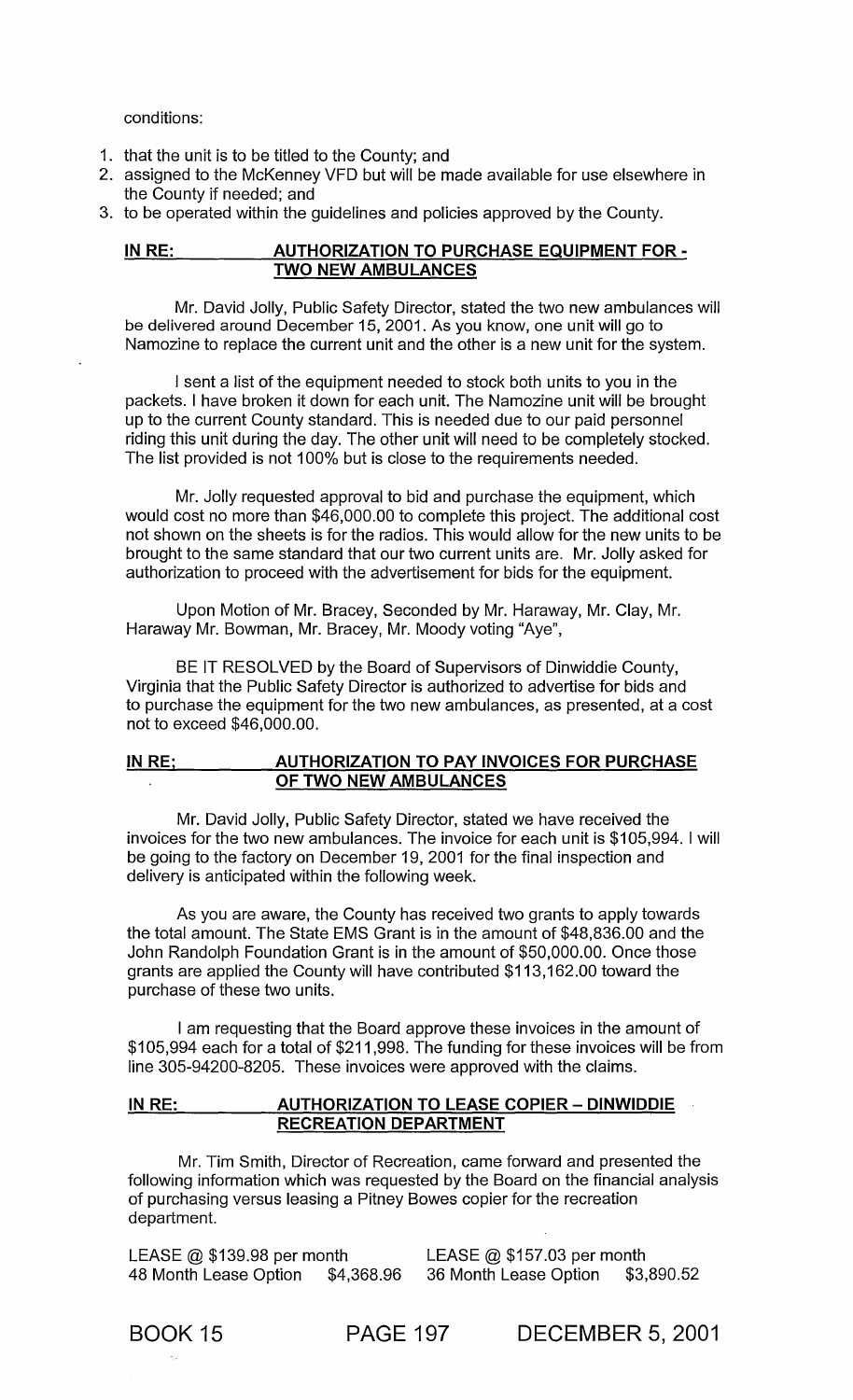48 Months maintenance \$2,350.00 36 Months maintenance \$1,762.56 PURCHASE PRICE \$3,409.00<br>48 Months maintenance \$2,350.00 48 Months maintenance PRICE \$3,409.00<br>36 Months maintenance \$1,762.56 36 Months maintenance LEASING COST 36 MONTHS WITH MAINTENANCE PURCHASE COST 36 MONTHS WITH MAINTENANCE TOTAL DIFFERENCE LEASING COST 48 MONTHS WITH MAINTENANCE PURCHASE COST 48 MONTHS WITH MAINTENANCE TOTAL DIFFERENCE \$5,653.08 \$5,171.56  $$ 481.52$ \$6,719.04 \$5,759.00  $\overline{\$}$  960.04

l~ \_\_

To lease the Pitney Bowes copier for the remainder of this fiscal year 2001 the Recreation Department's cost will be \$839.88 based on the four-year lease; or \$942.78 under the three-year lease.

Mrs. Ralph advised the Board that there is a dollar buy-out for the copier at the end of the term. While there is a slight savings by purchasing the copier, for budget purposes, Mr. Smith is recommending the lease.

Upon Motion of Mr. Haraway, Seconded by Mr. Clay, Mr. Clay, Mr. Haraway Mr. Bowman, Mr. Bracey, Mr. Moody voting "Aye",

BE IT RESOLVED by the Board of Supervisors of Dinwiddie County, Virginia that authorization is granted to the Recreation Department to enter into a contract with Pitney Bowes for the copier under the three-year lease including maintenance not to exceed \$5,653.08.

## IN RE: CIRCUIT COURT CLERK'S OFFICE - PLAT CABINET GRANT - APPROPRIATION TO CAPITAL OUTLAY

Mrs. Ralph stated the County received a letter from the Clerk of the Circuit Court regarding two grants approved by the State Library for her office in the amount of \$25,749. The first grant is for a Plat Cabinet and Ms. Williams is requesting that the funds be appropriated to the Capital Outlay Category in her budget for a Plat Cabinet, at a cost of \$10,916.00.

Upon Motion of Mr. Haraway, Seconded by Mr. Clay, Mr. Clay, Mr. Haraway, Mr. Bowman, Mr. Bracey, Mr. Moody, voting "Aye",

BE IT RESOLVED by the Board of Supervisors of Dinwiddie County, Virginia that the Grant from the State Library in the amount of \$10,916.00 for the purchase of a plat cabinet be appropriated to the Capital Outlay Category of the FY 02 budget of the Clerk of the Circuit Court.

## IN RE: CIRCUIT COURT CLERK'S OFFICE - HISTORICAL SOCIETY GRANT - APPROPRIATION TO CAPITAL **OUTLAY**

Mrs. Ralph stated the grant received from the State Library for the Historical Society is to arrange, process, index, and re-house Dinwiddie County Chancery Records for the years 1870 -1949. The processing and indexing of these documents will provide greater access to these unique and valuable records. The re-housing of the cases from the bundles to acid-free folders and boxes will help to ensure their preservation. After these documents are microfilmed it will prevent damaging the records by handling. The actual work will be done on an hourly base. The funds in the amount of \$14,833.00 should be appropriated to the Capital Outlay Category of the budget of the Circuit Court Clerk.

BOOK 15 PAGE 197 DECEMBER 5, 2001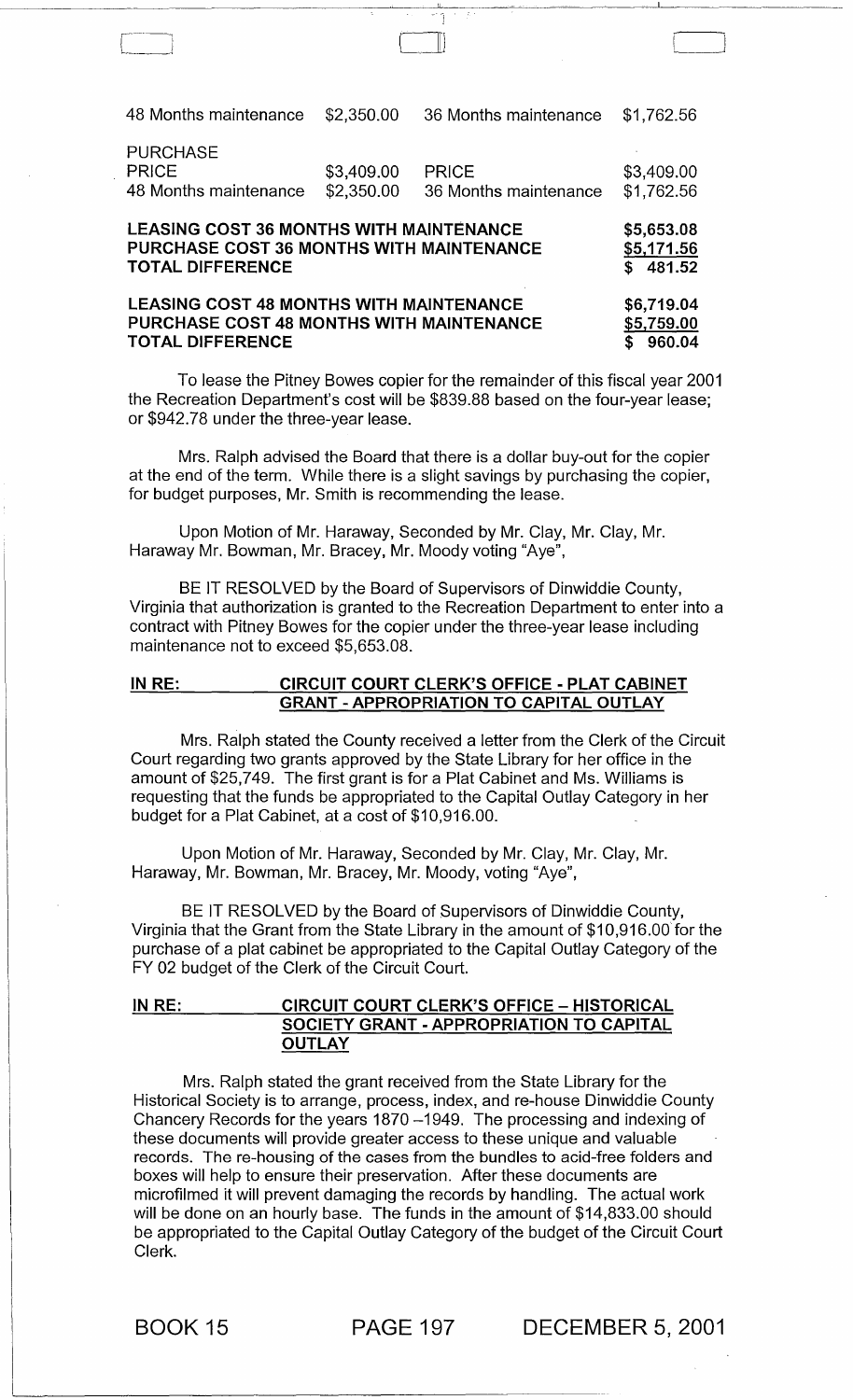Upon Motion of Mr. Clay, Seconded by Mr. Haraway, Mr. Clay, Mr. Haraway, Mr. Bowman, Mr. Bracey, Mr. Moody, voting "Aye",

BE IT RESOLVED by the Board of Supervisors of Dinwiddie County, Virginia that the Grant approved by the State Library, as outlined above, is appropriated to the Capital Outlay Category of the budget of the Circuit Court Clerk in the amount of \$14,833.00.

Mr. Bracey stated he hoped these records would be kept at the courthouse and not farmed out to someone else.

### IN RE: DISCUSSION OF CHANGES IN POLLING PLACES FOR PROPOSED 2001 REDISTRICTING PLAN

Mrs. Ralph commented that some of you had some questions and concerns about the precincts and polling places for the redistricting plan for 2001. It was suggested that the Planning Department hold a workshop for the Board members to review all the changes in each district. Because some of the Board members indicated they did not need a presentation, it was suggested that those that did would meet with the Planning Department on an individual basis. In the meantime Mr. Scheid would provide a summary of the changes in detail and the County Attorney would provide a copy of the supplemental submission that was sent to the Justice Department.

It was discussed that all polling places were in compliance with handicapped accessible facilities.

Ms. Phyllis Katz commented that the supplemental documents have already been filed with the State Justice Department.

Mr. Bracey said he would like the Planning Director to drive the lines with him so he could inform the citizens in his district about the changes.

Mr. Bowman stated his concern is that one of his polling places would have twice as many people and we may want to consider adding another one in Namozine.

Mr. Scheid stated that the district lines on the large map in his office were very easy to see and read and he would put it back up for them.

Ms. Katz stated she would send them a copy of the supplemental plan and then they could meet individually with the Planner if they needed to.

Mr. Scheid commented that the Electoral Board and Redistricting Committee did not want additional polling places. Our voting machines are quite old and we don't want the expense of purchasing new ones

## IN RE: REQUEST FOR APPROVAL OF INTERIOR COLORS -HISTORIC COURTHOUSE

Mr. Donald Faison, Buildings and Grounds Superintendent, came forward and presented the Architect's recommendations for the color scheme for the interior of the Historic Courthouse. He requested authorization to proceed with the recommendation of the Architect as presented.

Upon motion of Mr. Bracey, seconded by Mr. Clay, Mr. Bowman, Mr. Clay, Mr. Haraway, Mr. Bracey, Mr. Moody voting "aye",

BE IT RESOLVED by the Board of Supervisors of Dinwiddie County, Virginia, the color scheme presented by the Architect and approved by the Department of Historic Resources is approved.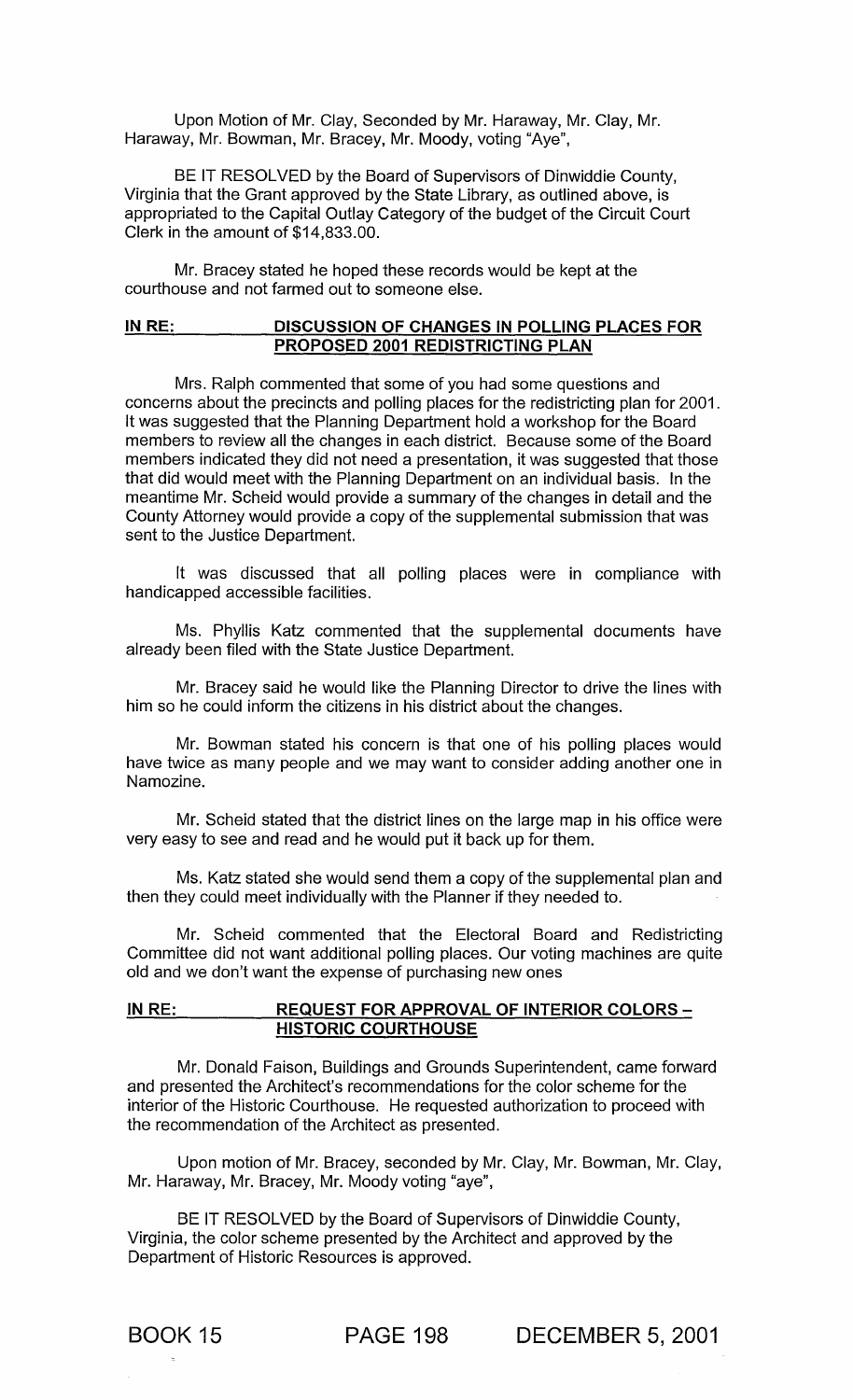## **IN RE: GIS SYSTEM - AUTHORIZATION TO EXTEND AREA FOR STATE FLY-OVER**

.~ \_\_\_\_ ~\_~. 1 \_\_\_\_\_\_\_\_ .

 $[$  r  $\Box$  r  $\Box$  r  $\Box$  r  $\Box$  r  $\Box$  r  $\Box$  r  $\Box$  r  $\Box$  r  $\Box$  r  $\Box$  r  $\Box$  r  $\Box$  r  $\Box$  r  $\Box$  r  $\Box$  r  $\Box$  r  $\Box$  r  $\Box$  r  $\Box$  r  $\Box$  r  $\Box$  r  $\Box$  r  $\Box$  r  $\Box$  r  $\Box$  r  $\Box$  r  $\Box$  r  $\Box$  r  $\Box$  r  $\Box$  r  $\Box$ 

Mrs. Ralph stated at the last meeting the Board was presented in the GIS presentation a proposed map of Dinwiddie County, which included the area that would be flown as an urban destination (1"=200"). The flyover is part of a statewide initiative to help localities implement GIS and to meet the requirements of the Wireless 911 Board. The map also showed an additional 90+ square miles of area that the Planning Department would like to see flown at 1"=200" as opposed to the proposed  $1"=400"$ . The additional area is the growth area of the county and includes a portion of Boydton Plank Road and Route 460.

The Virginia Geographic Information Network (VGIN) was requesting a verbal approval from Dinwiddie County so we could be placed in the category with localities that want to have additional urban areas flown. The Board gave its verbal approval to extend the urban area at an additional cost to be paid by the County. The State needs to know by Friday which resolution you would like to be considered for the 1"=200" or 1"=400". This does not commit Dinwiddie County to fly the additional area or pay anything at this time. The cost of the additional flying will be made available in two (2) weeks at which time we will review it and make a decision.

Upon motion of Mr. Clay, seconded by Mr. Bracey, Mr. Bowman, Mr. Clay, Mr. Haraway, Mr. Bracey, Mr. Moody voting "aye",

BE IT RESOLVED by the Board of Supervisors of Dinwiddie County, Virginia, approval is hereby granted to advise the Virginia Geographic Information Network that the County would like to extend the flyover area by an additional 90+ square miles to be flown at 1"=200" resolution as opposed to the proposed 1"=400". This does not commit the County to fly the additional area or pay anything at this time. The cost of the additional area will be made available in two (2) weeks at which time the Board will review it and make a final decision.

#### **IN RE: COUNTY ADMINISTRATOR COMMENTS**

- 1. Mrs. Ralph passed out an analysis from Davenport the County's financial advisor, on refunding the bonds the County has. At this time, they did not see that the County would save any money. However, they will review the status on a monthly basis.
- 2. Mrs. Russell stated she had received verification from Mr. Bracey and Mr. Bowman that they would be attending the VACo Supervisors Forum January  $4 - 6$ , 2002 at the Richmond Marriott. She asked if any of the other members were planning to attend because she needed to register them for the forum. Mr. Moody asked if any of the Board members wanted to attend to let Ms. Russell know.
- 3. Mrs. Ralph informed the Board that Mr. Faison and Mr. Beville are planning to visit two Animal Shelters at Augusta County and Rockbridge on Tuesday, December 11, at 8:00 A.M. These sites were recommended by the State Veterinarians Office as a guide for the renovations at our Shelter. She asked if any of the members would care to tour those facilities with him. Mr. Bracey and Mr. Clay have agreed to go at this time.
- 4. Mrs. Ralph distributed a copy of the calendar for the submission of bills for the General Assembly Session for 2002. Continuing she stated Mr. Moody is hosting the Mayors and Chairs Quarterly meeting on December 17, at 6:30 P.M., at the Mayfield Inn, and the area legislators are invited to the meeting. The Legislative issues will be presented to them at that time.

BOOK 15

**PAGE** 198 **DECEMBER** 5, 2001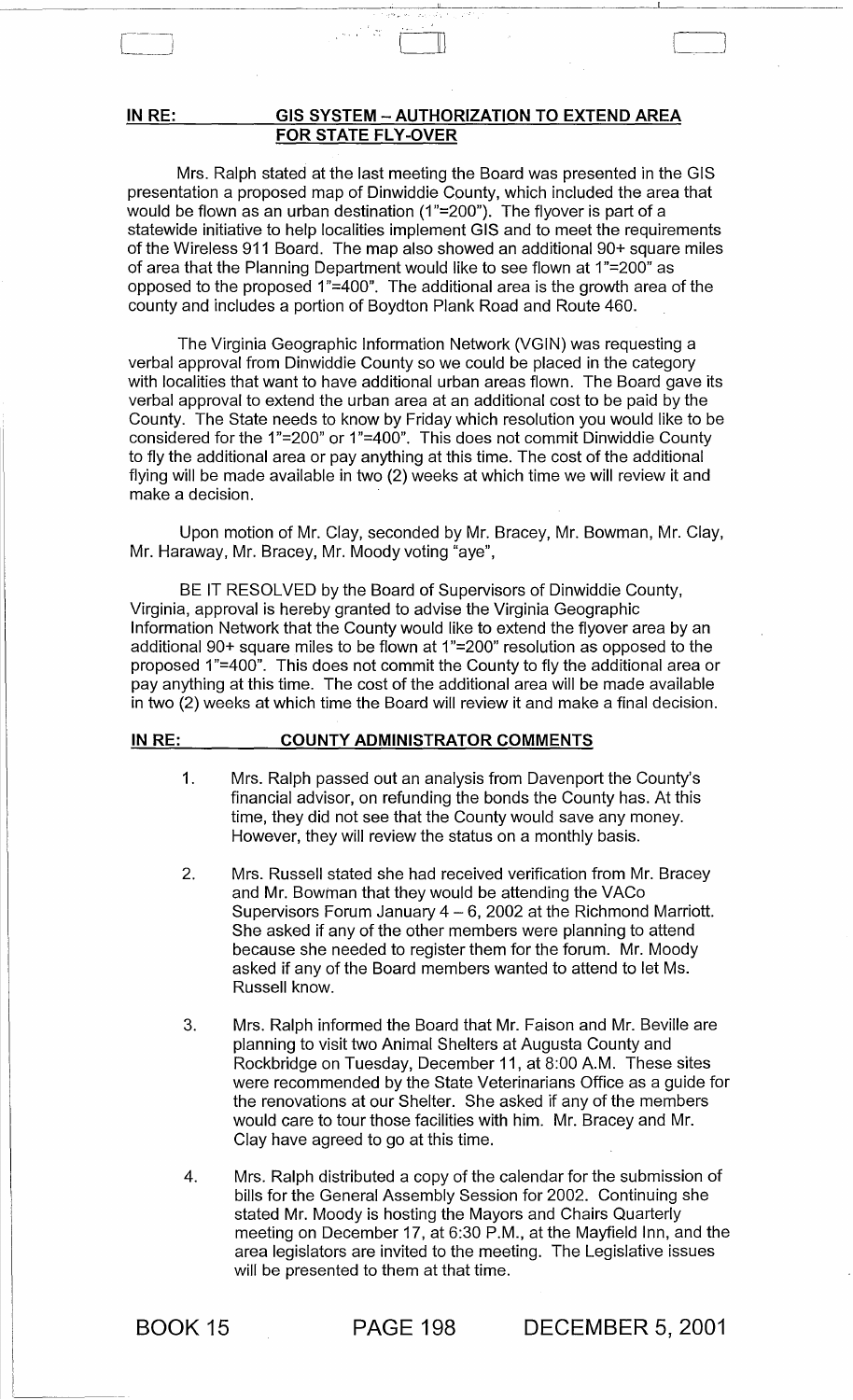#### **IN** RE: BOARD MEMBER COMMENTS

Mr. Bowman 1. He stated someone called him about the fencing at the car wash at Edgehill. He asked Mr. Scheid to take a look at the Conditional Use Permit for the Edgehill Car Wash to see if there is a requirement for fencing there.

> 2. He also stated he was talking to several people who were in charge of grants at the Homestead and they commented they rarely see Dinwiddie County on these lists. Mr. Bowman stated he felt the County is missing out on a lot of money because we are not applying for them. Since the County does not have a grant writer to apply for these grants they suggested that the County contract with a company to apply for the grants, for a percentage of the amount received. If it is profitable enough it may be beneficial for the County to hire a full time grant writer. Mr. Bowman said he got some companies and names, which he will supply, to Administration. He suggested that the Administrative Staff please check into it. Mrs. Ralph stated if he would get them to us we would look into it.

> 3. He asked if we were going to discuss the racetrack tonight because Mr. Paul Coleman was present. Mr. Moody stated this is the time if any Board member has any comments. Mr. Bowman commented he had some concerns about it. Is this expansion covered under the original conditional use permit and if it wasn't why weren't we notified of the issuance of the permit. I want to be made aware of any special projects going on in the County before they hit the paper. So if citizens call I will know what they are talking about. He stated he wanted to be kept informed. Mr. Clay commented he discussed that this afternoon with Mr. Scheid and in the future he will be contacting the Board about these issues. Mr. Scheid was asked to brief the Board on what was passed in 1992. Mr. Scheid told the Board this all came from the construction of a motor-cross track which is being built at the Virginia Motorsports Park. He commented that he was not an employee of the County when this permit was issued. Mr. Coleman approached the Planning Department about a year ago about the possibility of constructing a motor cross track. At that time, I took a look at the conditional use permit to see exactly what was approved. In March 18, 1992 the Board approved the application by Picture Lake Associates for a conditional use permit, C-92-2, for the construction and operation of a motor sports complex on a 462 + acre parcel of land. The application initially issued to Picture Lake Associates was for a  $\frac{1}{4}$  mile drag strip and support facilities. Under the recommendation from the Planning Commission the first condition was: 1. A "Motor Sports Complex" shall be defined as an outdoor sports facility containing a drag strip and/or race track(s) suitably constructed to provide for public viewing of motor vehicle racing, accessory uses such as shops or testing facilities, and other special events such as auto shows or concerts, subject to the requirements of Section 3 of the Dinwiddie County Code. Per our Dinwiddie County Code, Section 3-43 the definition is as follows: For the purposes of this article, the term "racing track" shall mean and include any automobile racing track and any racing track for any other type of motor vehicles, including motorcycles, which is

BOOK 15

PAGE 199 DECEMBER 5, 2001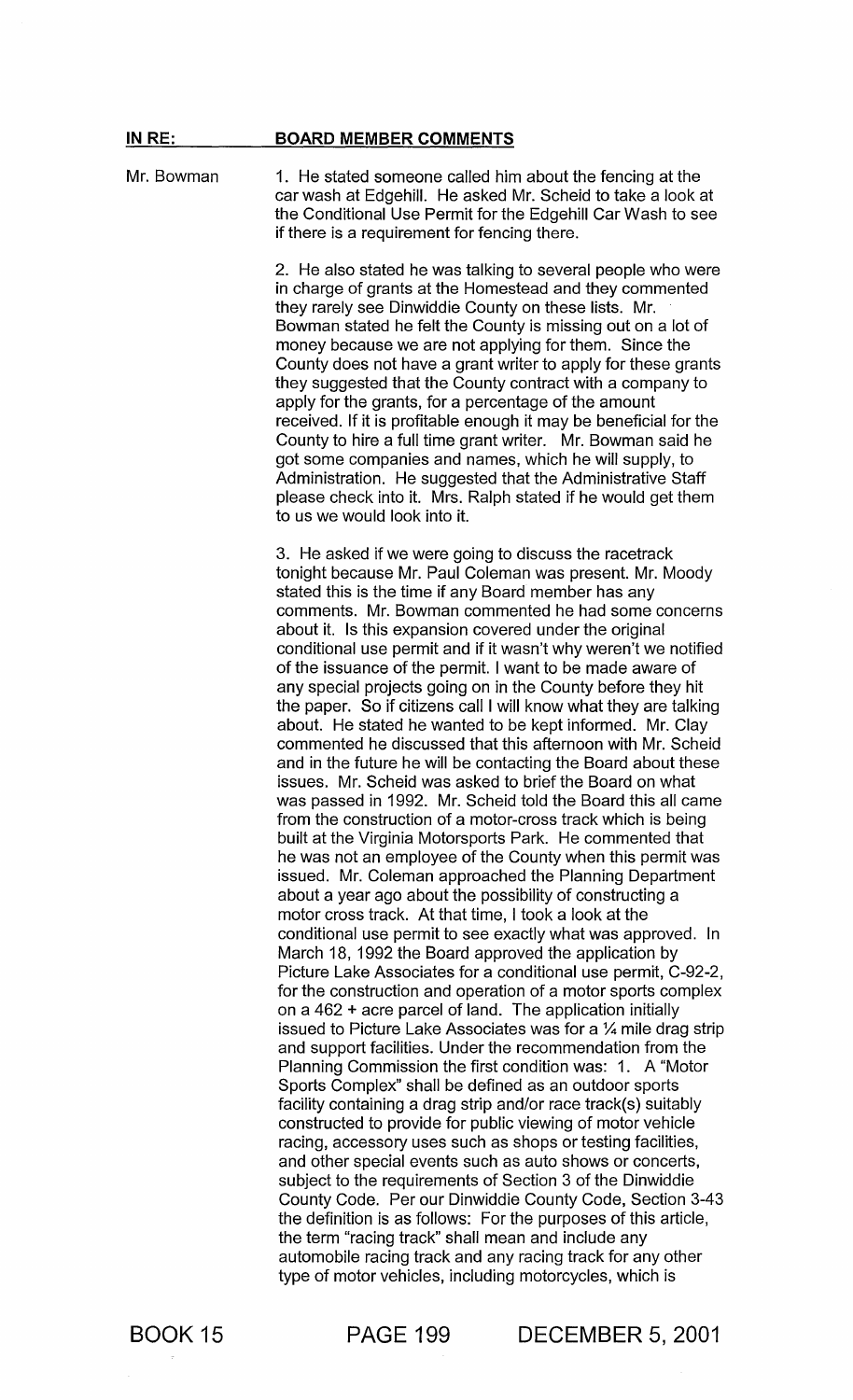constructed, maintained or operated within the county. Mr. Scheid explained whenever anyone has a large project which is very expensive. They don't build the whole thing in the first year. It is a multi-year project. Usually they start with the project that will profit them the most. Then they continue with the cycle. Mr. Scheid commented that he did not think this was going to turn into an issue, so I didn't do any further research. But after receiving several calls I did look at the schematics for the project. It showed an oval track, a road racing course, and a moto-cross track in addition to the drag strip. In doing my research, it became quite obvious that this is a Motor Sports Complex. When the Board passed this there were several facilities that were envisioned. Whether the Board had full knowledge of it or not, I can't say. But it did become obvious to me in doing my research and that is what the conditional use permit indicates. With that in mind I did issue a land disturbance permit to the Virginia Motorsports people to construct a motor-cross course. Which is permitted under the conditional use permit approved by the Board in 1992. Mr. Scheid apologized for his oversight for not contacting them about the issuance of the permit. He stated he was sorry if it caused any embarrassment to the Board. It certainly was not intentional. There was discussion about the motor-cross track, the noise levels, the dirt issue, and how many races there would be in a year. There was also discussion of when and if the oval track would be constructed. Mr. Robert Ragsdale addressed the Board about his concerns about another track being constructed and the noise levels involved.

Mr. Moody He expressed his appreciation to the Fire Departments, neighborhood hunt club, inmates, and Blackstone for their assistance with the fire he had a couple of weeks ago. It was a windy day and there could have been a lot of damage done if they hadn't come to his rescue. He asked Mr. Jolly to convey that to the Volunteers.

[-Ill

#### IN RE: CLOSED SESSION

Mr. Clay stated I move to close this meeting in order to discuss matters exempt under section 2.2-3711 A.3 and section 2.2-3711 A.1

#### • Real Property - §2.2-3711 A. 3 of the Code of Virginia

Acquisition of real property for public purpose OR the disposition of government owned property where public discussion would jeopardize the County's or Town's bargaining or negotiating position

#### • Personnel Matters - §2.2-3711 A. 1 of the Code of Virginia

Candidates for employment or the assignment, appointment, promotion, performance, demotion, discipline, salaries, compensation, resignation of employees: County Administration, Appointments

Mr. Haraway seconded the motion. Mr. Clay, Mr. Haraway, Mr. Bowman, Mr. Bracey, Mr. Moody voting "Aye" the Board moved into the Closed Meeting at 9:23 P.M.

BOOK 15 PAGE 199 DECEMBER 5, 2001